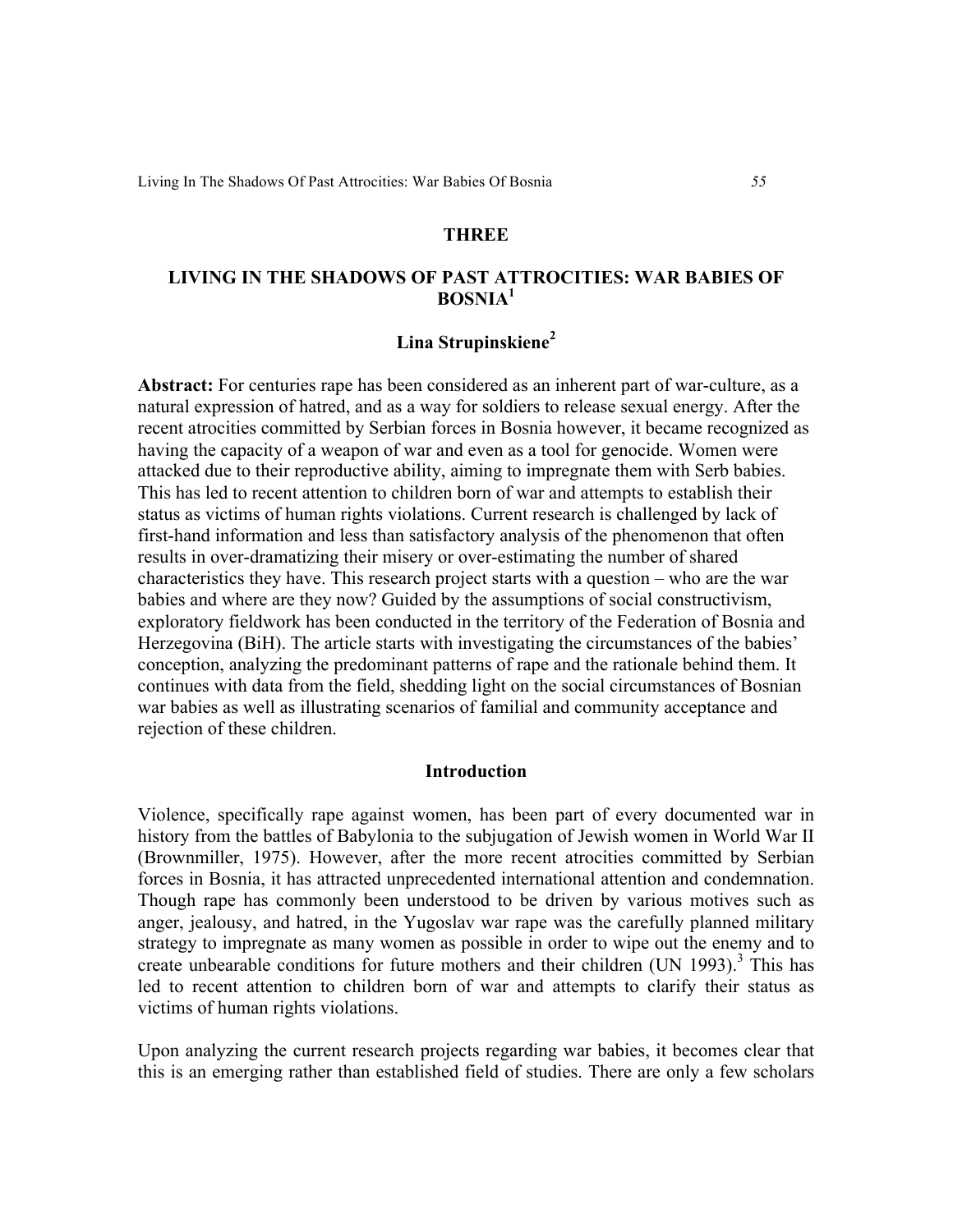in the world studying the invisibility of children born of rape (Apio*,* 2007; Baldi & MacKenzie, 2007; Carpenter, 2000; 2005; 2007a; 2007b; DeLaet, 2007; Goodhart, 2007a, 2007b, McEvoy-Levy, 2007). In reviewing the emerging literature, two main deficiencies appear. First, most of the authors are conducting critical analysis without undertaking fieldwork research (Mukangendo, Rimmer, De Laet, McEvoy-Levy in Carpenter, 2007). They base their investigation predominantly on second-hand information that, within the dynamic context of a post-conflict setting, quickly becomes outdated. Second, there is the lack of analysis of the phenomenon itself. Most scholarly works begin with assuming that the problem of "war babies" exists and immediately jump to possible solutions or continue investigating reasons why the "problem" failed to attract international and local attention. Lack of data on war babies often results in false conclusions and unresponsive policies and programs.<sup>4</sup> Absence of systematic analysis of the experiences of these children can result in additional psycho-social harm in attempts to deal with their needs.

Predicated by this apparent void in comprehensive knowledge, my research project starts with a question – *who are the war babies of Bosnia and where are they now?* Aiming to gather first-hand information and develop insights into the phenomenon of war babies, I have designed and conducted a small-scale exploratory study, aiming to lay ground for more comprehensive future research. The goals of my research are threefold: first, to investigate what is known about the war babies in Bosnia; second, to identify the key informants in the field and ways to approach them; and third, to explore the characteristics of the war babies group. The article starts with investigating the circumstances of conception of the babies, analyzing the predominant patterns of rape and the rationale behind them. It continues with data from the field, shedding light on the current realities of the children.

# **Methodology**

Since the study is an exploration aiming to provide insights and generate new ideas about the children born out of wartime rape in Bosnia and Herzegovina, a qualitative approach was used employing several methods. An extensive review of relevant literature was based on the following sources, country reports, academic journals, media reports, documentaries, witness testimonies for the International Criminal Tribunal for Former Yugoslavia (ICTY), and NGO field reports. I visited Sarajevo, Tuzla, Zenica, and Mostar in summer 2009. The fieldtrip centered only on the cities of the BiH, not going to Republika Srpska was intentional due to the fact that the majority of raped women are Bosniak who still live in the territory of the Federation (Alisa Muratčauš, personal communication, May 19, 2009).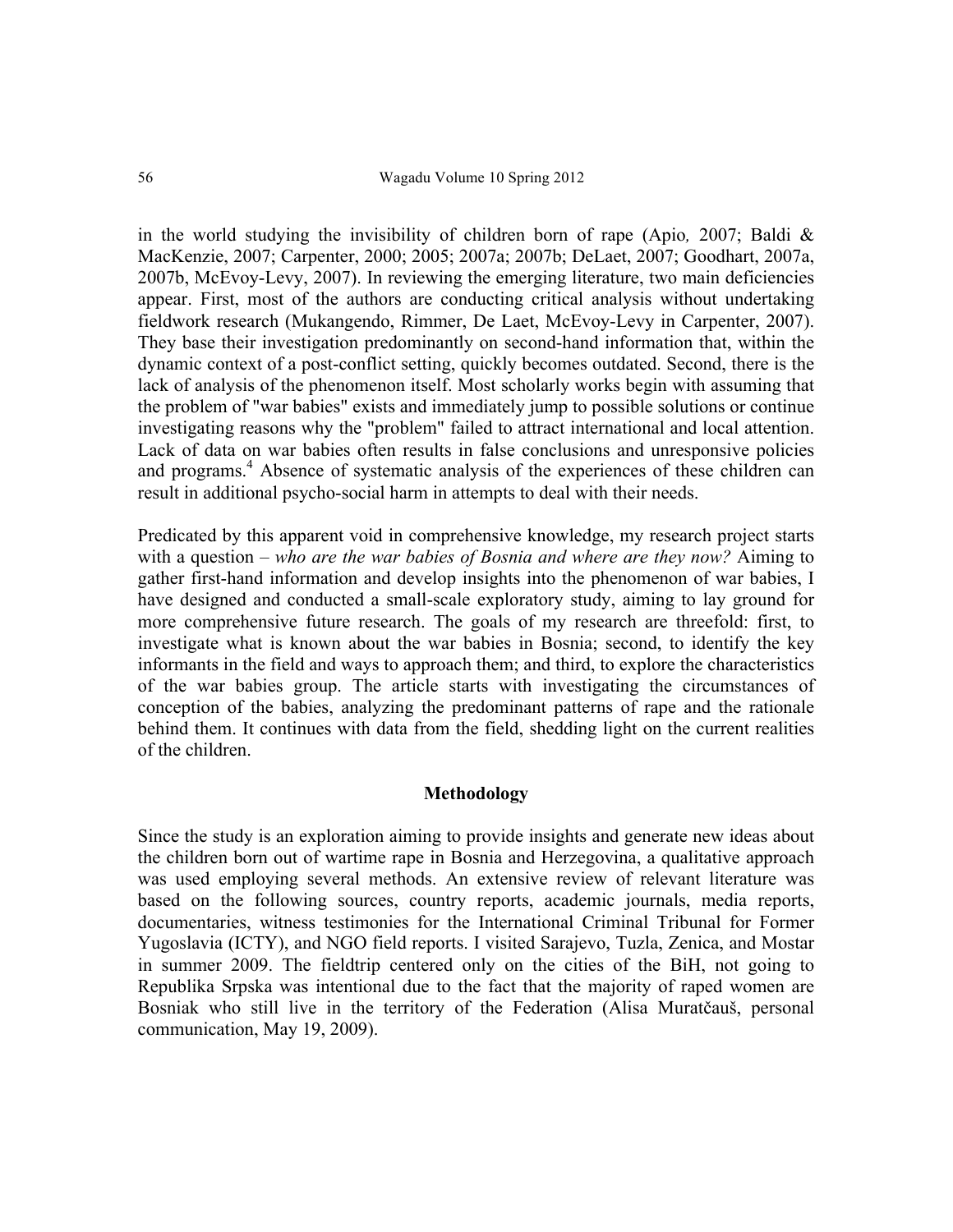Prior to going into the field I conducted an extensive literature review and listed various materials that might yield interesting data on war babies. I decided to choose the interviewees from the spectrum of organizations having the most chance of interaction with children: schools, institutions for children without parental care, NGOs (national and international) working with children's rights or women's issues, psycho-social support centers, and representatives from various religious communities in BiH. A thorough description of *target groups/key informants* proved itself to be very useful while in the field. Each possible group of respondents was described using a set of criteria:

- 1) Information available to the group
- 2) Information not available to the group
- 3) Possible bias
- 4) Obstacles in getting the information
- 5) Preventive measures
- 6) Conclusions after fieldwork

For example, international NGOs, with a focus on children's rights were expected to have information on the state of war babies including statistics, information regarding previous research or action done, as well as personal insights arising from participant observation while living in BiH. These organizations were not expected to have much information on individual stories of war babies and their mothers, or stories from their family lives. It was thought that international NGOs may be particularly biased towards showing the situation better than it actually is. In order to defend the position of their organization, they may attempt to diminish the scope of the problem or try to portray it as a part of the general post-war trauma and re-integration issue. Their ability to share information could also be limited by the fact that international NGOs are dependent on the support of the local government and discussing such a controversial issue as war babies could potentially undermine it. Also, strict hierarchic structure and subordination may prevent employees speaking up against the official line of the organization or criticizing their superiors. I tried to overcome this by careful confidentiality arrangements, offering not to tape-record interviews or to meet for coffee instead of an elaborate interview. In addition, I used already established social networks and trustworthy "gatekeepers" to introduce me. After the fieldwork, this group continued its involvement by employing locals and staying in touch with the events on the ground, subject to the official policy lines of their organization, of course.

Twenty-one semi-structured interviews were conducted using: chain sampling as the main device in selecting the interviewees. The interviews were conducted with members of the following communities: (1) Islamic leaders from the Young Muslims, Sarajevo's Medlizes, and Muslim NGO activist; (2) Catholic representatives comprising priests and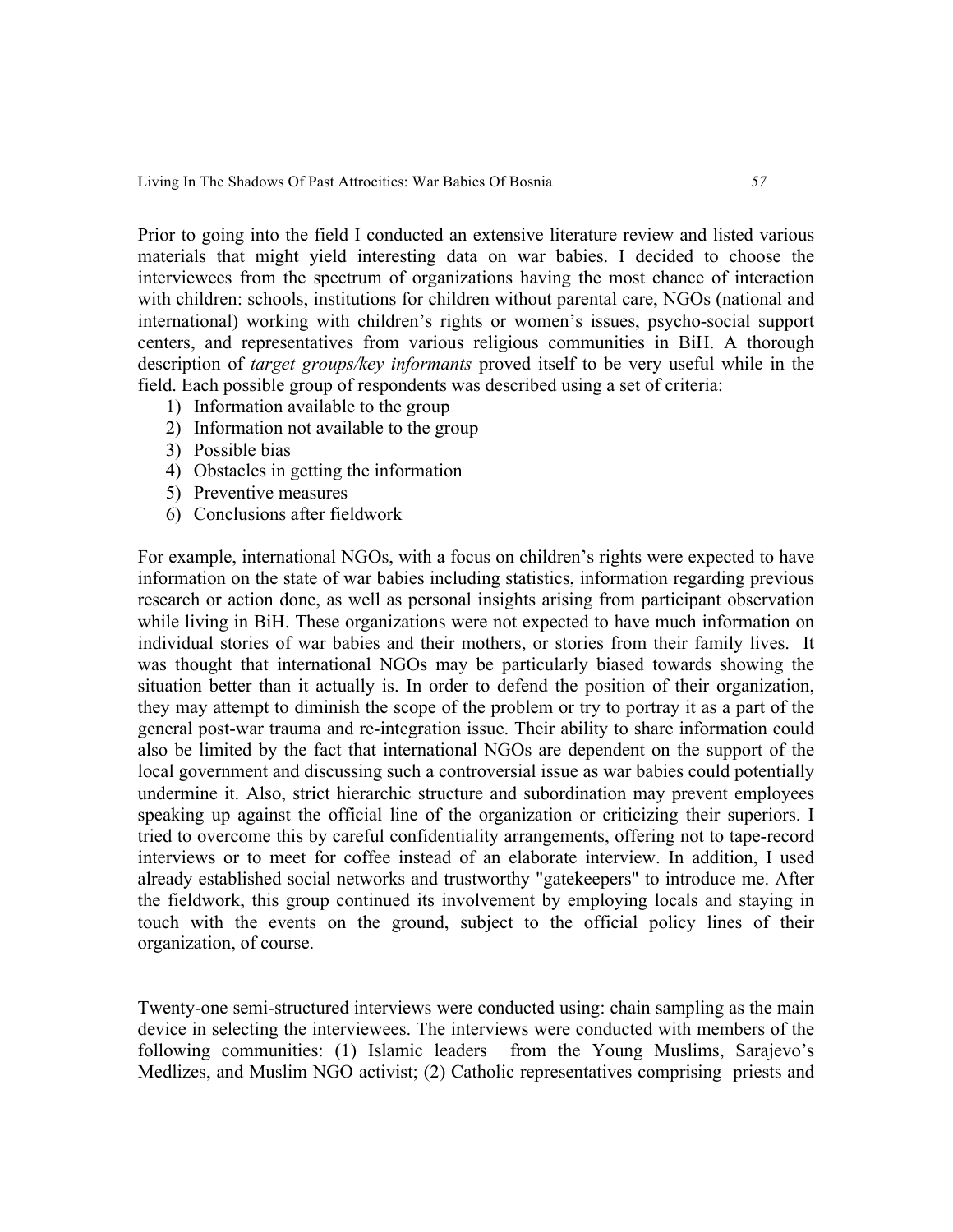NGO activist; (3) Child therapists from Sarajevo's Wings of Hope and Vive Žene in Tuzla; (4) Women's groups consisting of Žene Ženama, BOSFAM, Snaga Žene in Tuzla, La Strada in Mostar, Medica Zenica, and the Section of Women Former Prisoners of War in Sarajevo ; (5) Journalists from national radio and television; (6) International aid workers from UNICEF, Nansen Dialogue Centre, and the Centre for Women and Youth Development in Sarajevo.<sup>5</sup>

It is also important to note that one of the advantages of conducting a qualitative research is the richness of data generated. This approach supported my exploratory research well because fewer assumptions were placed on the subjects enabling more complex aspects of that person's experience to be studied in more depth, and allowing participants to provide data in their own words and in their own way. The interviews in the form of a conversation were semi-structured, lasting on average 1.5 hours. The answers given by the respondents provided context for behaviors, revealed interrelationships among multifaceted dimensions of group interactions, allowed me to identify recurring patterns of behavior that participants were unable to recognize, and resulted in conclusion that made the broader trends visible.

### **Limitations**

Due to time and language constraints, I had to interview people that were accessible via Internet or telephone even before the actual fieldwork so I could have some pre-arranged meetings. Most of my interviews were conducted in urban areas comprising Sarajevo, Tuzla, Mostar, and Zenica. Having them take place in metropolitan districts has its own disadvantages. The data I acquired was mainly obtained from middle class workers living in the cities, with university degrees, which have traveled, and are familiar with foreign languages. Therefore, the data is very likely to have an urban bias and cannot be used to draw generalizing conclusions for the whole Federation.

During my fieldwork I did not speak to two of the groups which I initially planned to interview – school teachers and social workers of institutions for children without parental care. The two groups have been replaced by children's therapists and journalists, which in the beginning had not been considered a separate category. The main influencing factor has been accessibility of information and, in the case of school teachers, persistent peer to peer dissuasion from participating in the study. According to the social workers and therapists consulting women and children, the education system in BiH is undergoing a serious crisis. It is burdened by organizational and financial problems and, at the end of the day, teachers have little time and interest in the personal lives of students. Matters of identity, trauma, discrimination, and even sexual education are out of the question most of the time. Journalists were well informed on the topic as many had conducted research on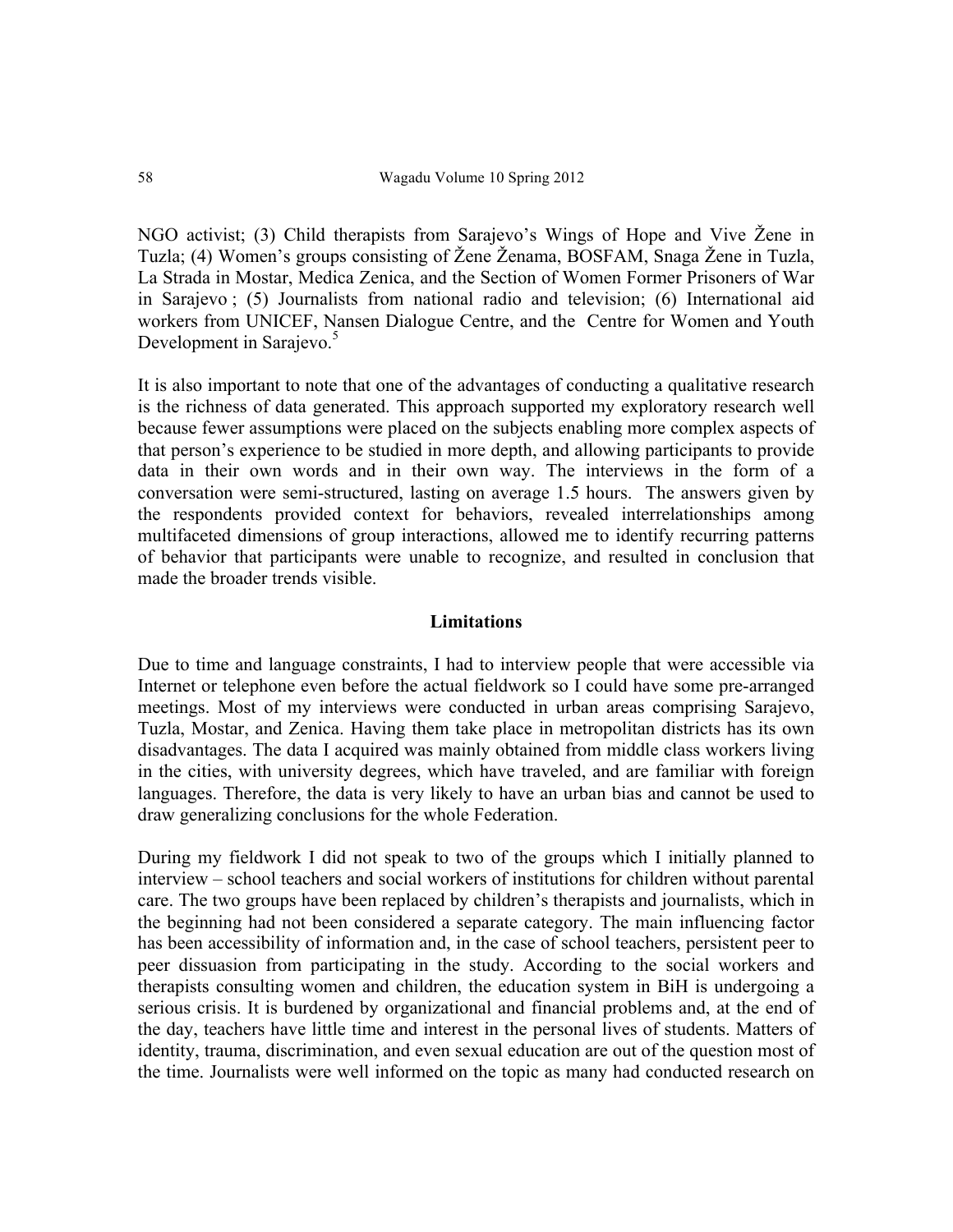the phenomenon of war children, however due to the concerns about confidentiality, objectivity, and neutrality with these respondents crosschecking with other sources of information was regularly employed. Children's therapists were a late addition to the study due to initial lack of data on the types and availability of services for children.

Interviews with children and their mothers were not part of the research due to the extremely sensitive character of the topic. Talking to war victims requires special training to prevent re-traumatization. Consequently, the focus was shifted towards community's representatives and professionals working in the field. Reluctance to give information was a common obstacle throughout my research. The rationale behind such reactions was threefold, previous negative experience with journalists and researchers, taboo nature of the topic, and lack of crude data.<sup>6</sup> However, using people with already established social networks and the trust of the community (gatekeepers) to introduce me and full disclosure about the research project helped to overcome the initial suspicion and distrust. In addition, being a female researcher was also an advantage, as empathy and delicacy were presumed. My Slavic language skill (Russian and Polish) was also a benefit when using an interpreter as I was able to understand enough of a respondent's reply to control the interview and the accuracy of translation. This proved to be extremely important in gathering details and emotional nuance necessary to the delicacy of the topic.

# **Rape in the Yugoslav War**

In December 1992, a European Union fact finding mission determined that the Bosnian Serb Army "as a prolonged form of terror" had raped 20,000 women during the Yugoslav War (Nowak, 1999, p.401). The Bosnian Government estimated the number of raped women closer to 50,000. While all sides in the Yugoslav conflict committed rapes, Serbian forces appear to have used rape on the largest scale, principally against Muslim women (Laber, 1993, p.2). The majority of the cases, perpetrated by soldiers, paramilitary groups, local police, and civilians, occurred between fall of 1991 and the end of 1993, with a concentration of cases between April and November 1992 (United Nations, 1992). Unfortunately, the statistics of rape in general suffer from serious under-reporting. Women all over the world feel ashamed and guilty to report this crime, and their fear is fueled by local traditions and strong patriarchal societal structures. It is highly likely that the actual numbers of women raped were much higher.

The Serbian practice of rape and sexual assault differ from other assaults because "it was a systematic military policy conceived and planned before the outbreak of the war to achieve the ethnic cleansing of Muslims from Serbian territory" (Salzman, 1998, p.355). This statement is corroborated by several reports that led to the adoption of a special resolution by the UN General Assembly on January 5, 1994, stating that "systematic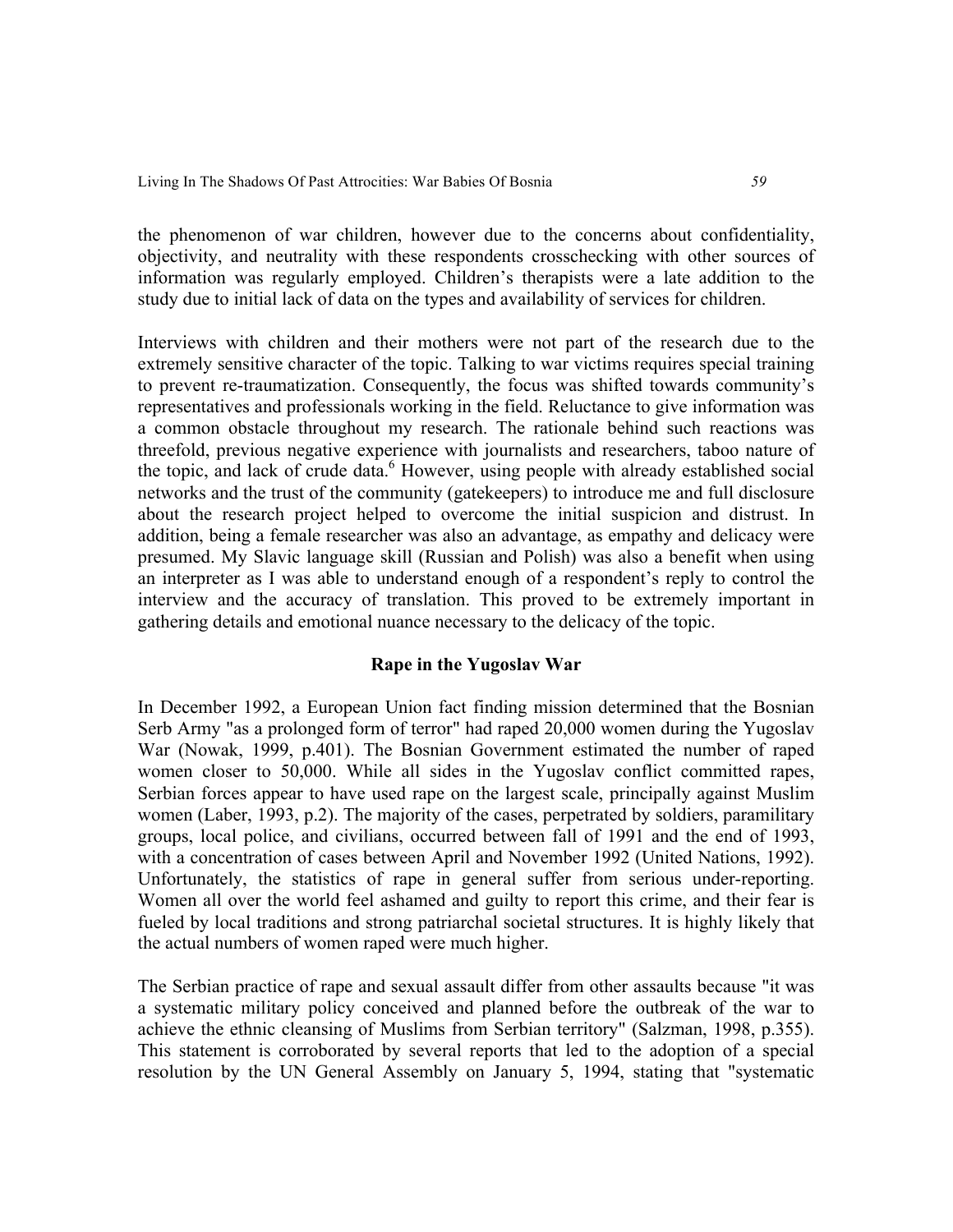practice of rape was used as a weapon of war and an instrument of ethnic cleansing against women and children in the areas of armed conflicts in former Yugoslavia, and specially against the Bosniak women and children in BiH" (Nowak, 1999, p.404). The impregnation of women with a belief that they will later on give birth to children of "the enemy" was indeed one of the main motives. Interestingly, respondents considered this particular pattern of rape as the only motive. They portrayed rape as something that Serbs did to Bosniaks, rather than men did to women. For example, a Catholic priest and a professor of pastoral theology living and working in Sarajevo said:

[It was] mostly Serbs, it was well organized. They took women to camps. It was an attempt to kill the nation, kill it in the area of reproduction. Rape was a systematic tactic of genocide. They were doing it to produce more *chetnik* bastards. (Personal communication, May 4, 2009)

Maja Šarić, the executive director of Wings of Hope BiH, explained: [Rape] was massive, such a huge trauma for the nation. (Maja Šarić, personal communication, May 5, 2009)

The myth about identity – that it is genetically derived from the father no matter the ethnicity of the mother or the social context in which the child grows up – was fueling the rape campaigns and imprinted itself deeply on the collective imagination of the Bosniak population. Serbian soldiers told women who were raped that they were producing "little *chetniks*" *(*Neier, 1998, pp.172-91 as cited in Mitchell 2005) who will grow up and kill Muslims (personal communication May 21, 2009). Data collected during fieldwork point to a narrative of Serb soldiers as violent and aggressive who will pass these characteristics to the "implanted" baby. This predominant narrative disregards the fact that Bosniak soldiers also committed rapes, that violence against women also occurred *within* ethnic communities, and that many Serbs in fact risked their lives to oppose war and/or gender violence<sup>7</sup> (Carpenter manuscript in progress).

# **Wall of Silence**

As I started conducting my fieldwork, I faced an immensely strong shield of silence surrounding "war babies" as if they did not exist. Everywhere I went people kept on repeating that they did not want to talk about or did not know anything about "war babies." This is hardly realistic considering that up to 50,000 women may have been raped in a country with a population just over 3 million. It seemed as if the whole country engaged in a secret agreement not to talk about children born of wartime rape. The reactions I have witnessed were not orchestrated from above nor intentionally planned. They were very consistent observable social patterns in the post-war country, consistent with the traditions and patriarchal norms of the society. The reticence of the population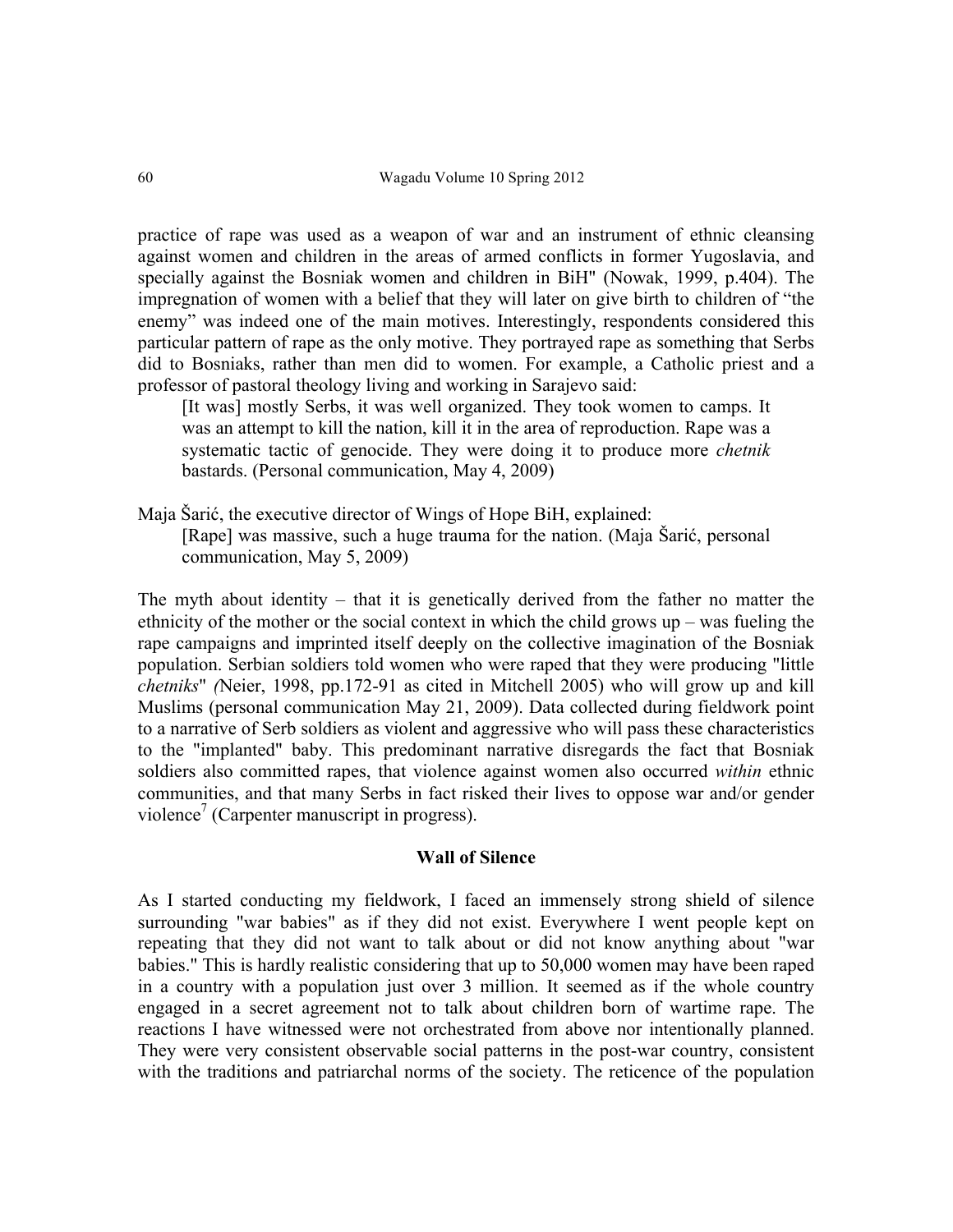caused careful consideration when interpreting respondent the meaning of silence. Discourse in fact creates an issue and non-articulated social phenomenon is difficult to comprehend. While silence could indeed signify that the community does not consider "war babies" problematic, recurring narratives encountered in the field point to several factors that keep people from talking.

# **What Breeds the Silence?**

# *Personal physical and social insecurity:*

After the war ended, reconstruction and rehabilitation programs focused on returnees, and many people have been resettled to their home villages. However, this did not mean they were secure. Data collected during fieldwork showed that people felt threatened by the perpetrators that are still living in proximity to the survivors. For example, Sabiha Hudić the director of Medica in Zenica, explained:

They are afraid to talk, afraid of what may happen to them or their families. (Sabiha Hudić, personal communication, May 12, 2009)

Another therapist working with female victims of rape added:

Up to today the government of BiH is not capable of guaranteeing security for the victims and only few of them went under witness protection. Justice has not been served. (Personal communication, May 10, 2009)

According to data from the Women's Section of Released Prisoners of War, district Sarajevo has 504 women registered as victims of rape<sup>8</sup>(Alisa Muratčauš, personal communication, May 19, 2009). Having in mind even the conservative estimates of women raped this data sounds less than convincing. In addition, coming out as a survivor of rape means public exposure and vulnerability in exchange for a questionable number of benefits. Only in February, 2006, was the law on social protection adopted in the Bosnian Parliament. It confirmed the status of survivors of rape and torture as civil victims of war. This resulted from a large demonstration named "For the dignity of Survivors" implemented by 35 NGO's and supported by 50,000 signatures of the citizens of BiH. Such an effect was reached after showing *Grbavica: The Land of My Dreams*, a film which dramatized the experience of war-time rape. The pension for the victims is very small, around 500 KM<sup>9</sup> (approximately 50 EUR) a month and one has to prove that s/he indeed has been raped. Witnesses or proof of location are required. Even though this in itself is a great achievement, only the rape survivors are currently acknowledged as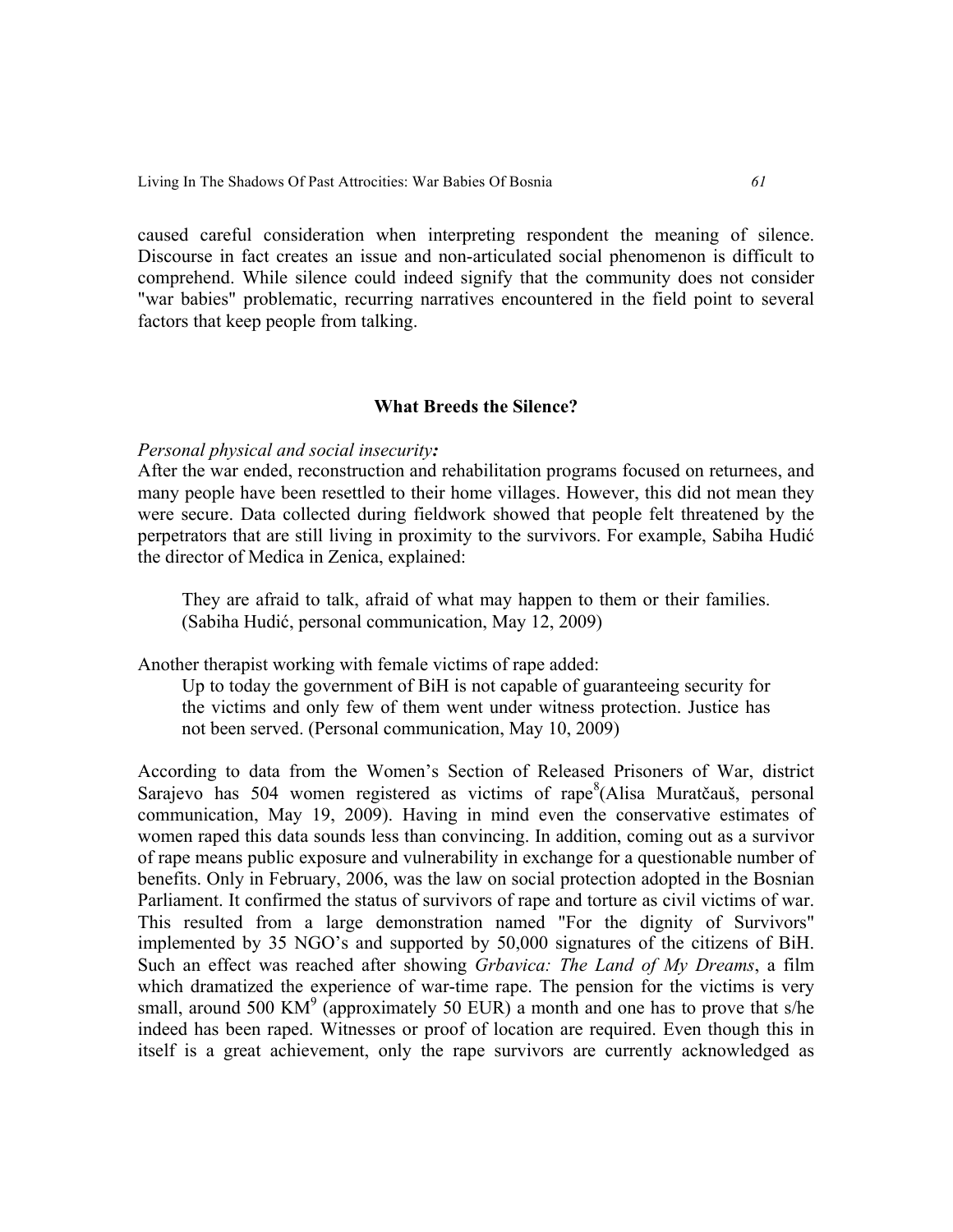victims, there is nothing in the social protection law that would recognize the particular vulnerabilities of their children.

### *Possible stigmatization and shaming of rape survivors:*

After having returned to safe territories, the suffering of women has not ended. As one worker in a women's shelter put it:

We [women] survived war, now we have to survive peace. (Personal communication, May 14, 2009)

According to one leader from the Islamic community:

You have to understand the context in which the Muslim community lived; the enemy knew precisely the conservatism and the moral standing of the group and targeted it. That is why now it is so hard for everybody to deal with it. Women are afraid to speak; they feel ashamed of what has happened to them. (Personal communication, May 21, 2009)

Speaking up about rape means risking being socially excluded and stigmatized. Though success and acceptance stories are present, according to my respondents, the male members of the families react particularly harshly. Rape is considered to be a shame for the whole family, especially to the husband, brothers, and fathers. While in the field I documented testimonies on how male members of the extended families refuse to accept women and their children, which further motivates women to keep silent. The therapists I interviewed claimed that men take the rape of their wives, daughters, or girlfriends very hard, not only because the victims are close to them, but also because of who raped them. Though it is not always the case, babies can be considered to be the enemy and serve as a constant reminder that Bosniaks were not able to protect their women. Stigmatization and exclusion from the societal life might also result in loss of income and means for survival, as many women are heavily dependent on their male counterparts.

# *Fear of traumatizing the child:*

The truth about being a "war baby" is believed to be painful and traumatic for a child. Respondents believed children should be protected from it, as discovering the past may result in a serious identity crisis as well as exclusion from the social circles of friends, exposing kids to mocking and teasing. The therapists at Wings of Hope reported that children get beaten up at school just because they have "a wrong name." They explained that the category of ethnicity is in operation on a daily basis and the boundaries between different ethnic groups are stronger than they used to be prior to the war. This is why a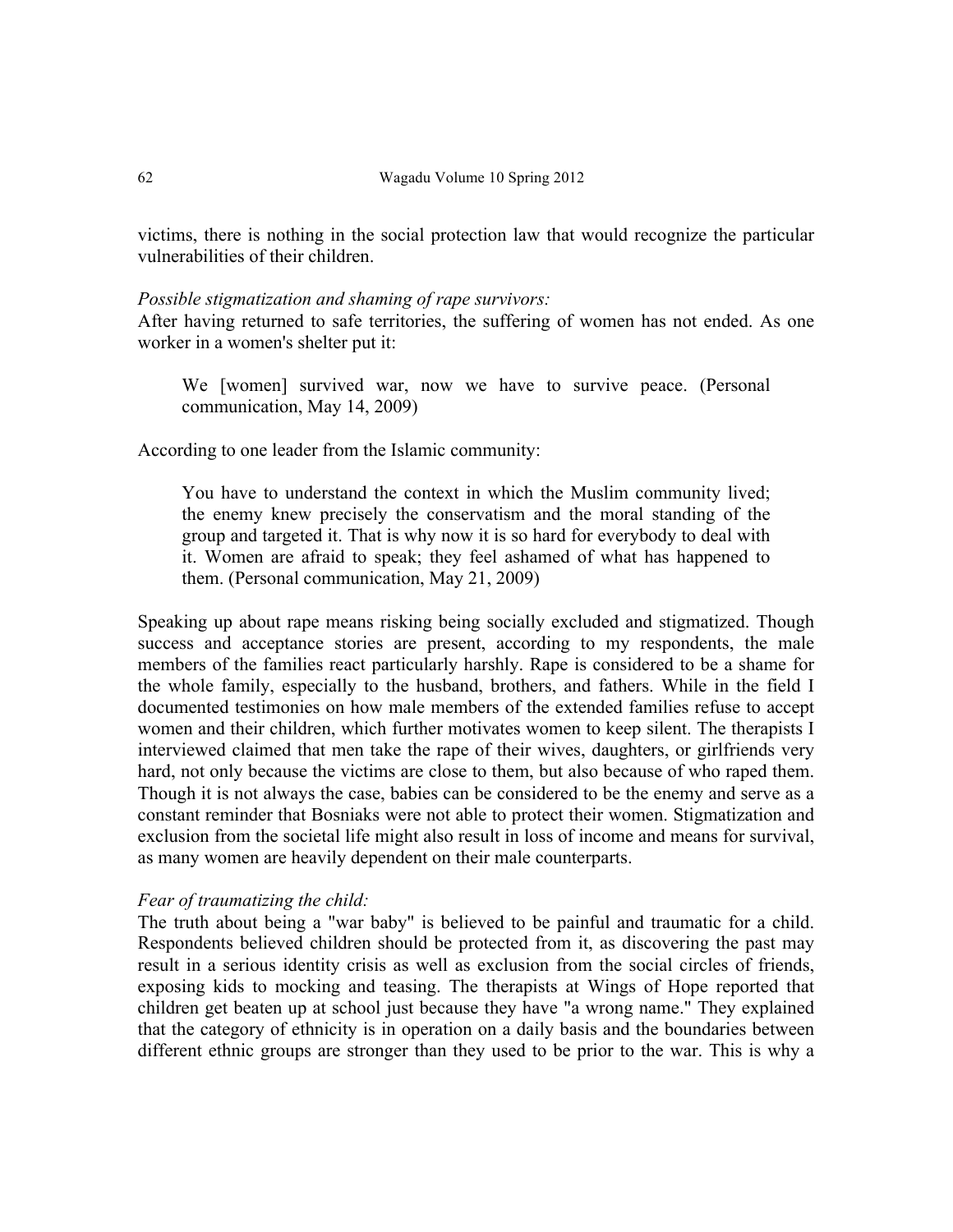mixed identity is becoming increasingly problematic (personal communication, May 5, 2009).

# **Where are the War Babies?**

Investigating the concept of war baby inevitably raises the question of awareness. Can a child unaware of his origin still be considered to be a war baby? Does the child face the same problems as others or is the situation in some way unique? A lack of awareness does not exclude a child from belonging to this category. However, it points to a wide variety of possible future outcomes and undermines the assumed homogeny of the ethnic group. Further the UNHCR, helped pregnant rape survivors give birth abroad. Alisa Muratčauš from the Section of Women Former Prisoners of War in Sarajevo, said:

No, these women do not keep in touch with their relatives over here [in BiH]. They are trying to lead "new and normal" lives. (Alisa Muratčauš, personal communication, May 19, 2009)

In addition, during the war, many children were left without guardians and ended up in orphanages where it was either considered unethical to disclose details of conception or these details were simply unknown. Finally, some families (more often single mothers) decided to keep the children, but raise them while hiding the truth. One of the most common stories told to protect a war baby from the truth is the story of a fictive martyr father (called *shahid*) who died during the war.<sup>10</sup> Since, so many men took part in the conflict this story is convincing and prevents further questions about facts and verification.

### *Abortion:*

One of the dominant patterns of rape occurred in rape camps where women were kept for several months, normally at least until the fourth month of pregnancy when abortion was no longer possible. However, rape occurred in other site like detention facilities or at home where women could not be kept long enough to prevent termination. Abortion was the safe way out of the stigmatizing situation. For example, one child therapist at Vive Žene in Tuzla explained:

If there is no child – there is no evidence of rape, a woman can effectively hide her secret. Abortion worked as a strategy to amend the harms made, it shows refusal on behalf of the women to acknowledge the situation of rape and natural attempt to return to the previous life. On the other hand, abortion is also a way to destroy the hostile baby growing inside her. (Personal communication, May 15, 2009)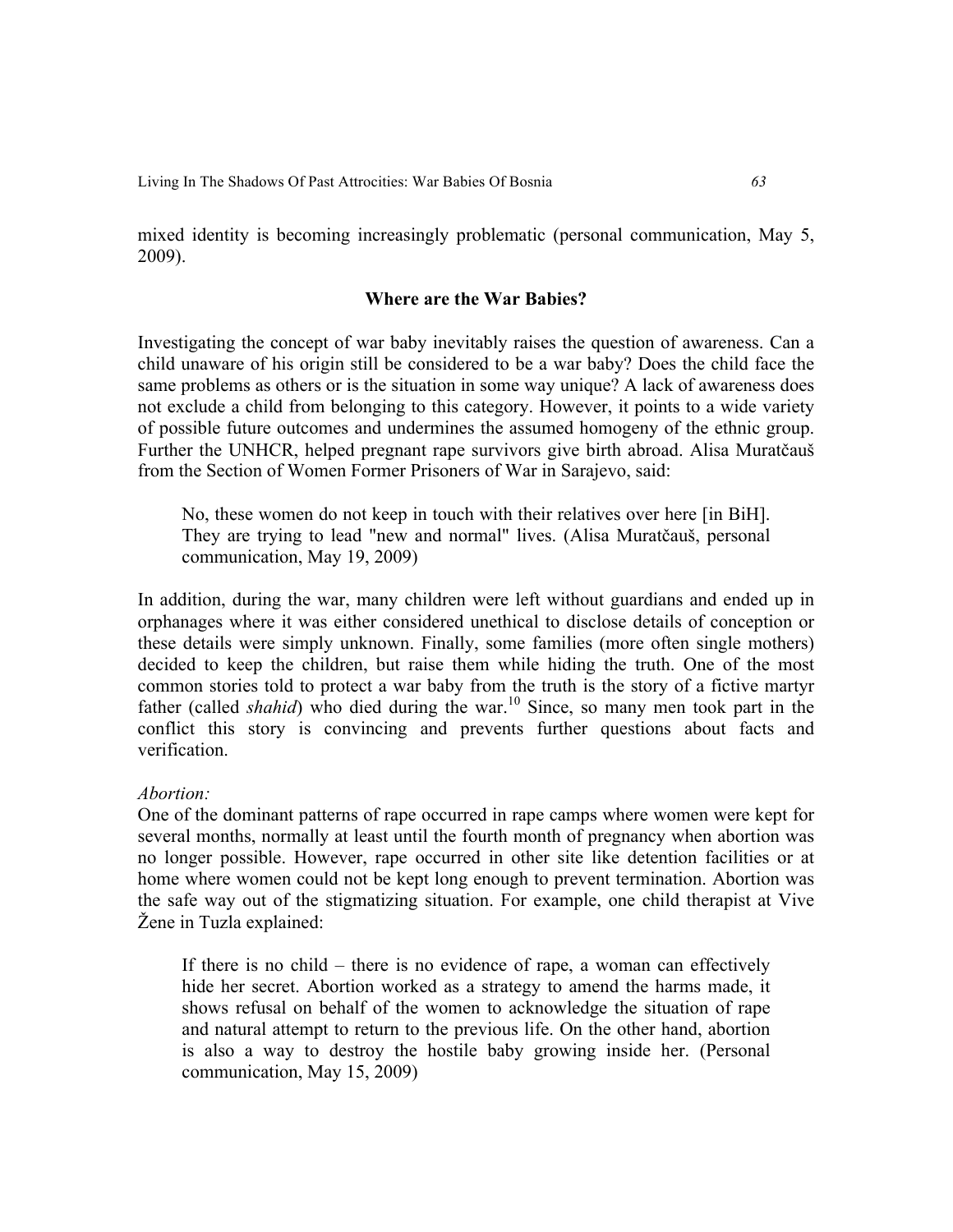By aborting, women were in fact trying to protect themselves from what might happen when the baby grows up. This particular scenario was in operation during the war and was heavily affected by the dominant discourse of Serb military projections when some women were led into believing that hostile "little *chetniks*" were growing inside them. In 1993, the director of the Documentation Center for Genocide and War Crimes in Zagreb stated that women who could not get abortions abandoned their infants "or they kill the babies… although we've never been able to prove it" (Horvath, 1993, p.12 in Carpenter).

### *Infanticide:*

For Bosnian Muslim women raped by Serbian men, suicide and infanticide was often reported preferable to a lifetime of humiliation and pain (Drakulić, 1994). Even though no comprehensive statistics exist, there are several documented cases about women trying to kill their babies at birth, leaving them die from through starvation, or failure to provide care to a sick child (Smith, 2000). Causes for maternal neglect are thought to arise from rape and torture trauma and feelings of shock, humiliation, disgust, influenced by cultural narratives about the hostile identity of the child. If women internalized the messages provided by the perpetrators about the war babies, infanticide could be considered a rational course of action for a mother trying to protect herself and her community.

### *Orphanages:*

Data gathered during the fieldwork pointed to abandonment as the most common way mothers managed the birth of a war baby. Abandoned children normally ended up in institutions for children without parental care. According to the representatives of women's organizations and the Islamic community, most of the women raped left their babies immediately or during the first couple of years after birth. The Red Cross was one of the few organizations that was allowed to enter the seized territories and take the abandoned newborns to safety. Normally they would place them in the institutions for children without parental care located in the safe areas of the country. Most of the interviewees stressed the solidarity of the citizens of BiH and their willingness to adopt abandoned children. However, not all respondents were convinced this was actually happening on a large scale, thus leading to a belief that some of the children spent all their childhood years in orphanages. Among the groups interviewed, the Islamic community was the most skeptical about the acceptance of abandoned babies. For example, during an interview, one leader from the Islamic community remarked:

Go out in the street and ask the first 20 people you meet if they would like to adopt a baby who was born out of wartime rape. Go ahead, do it! Nobody would like to have a child like that at home. (Personal communication, May 21, 2009)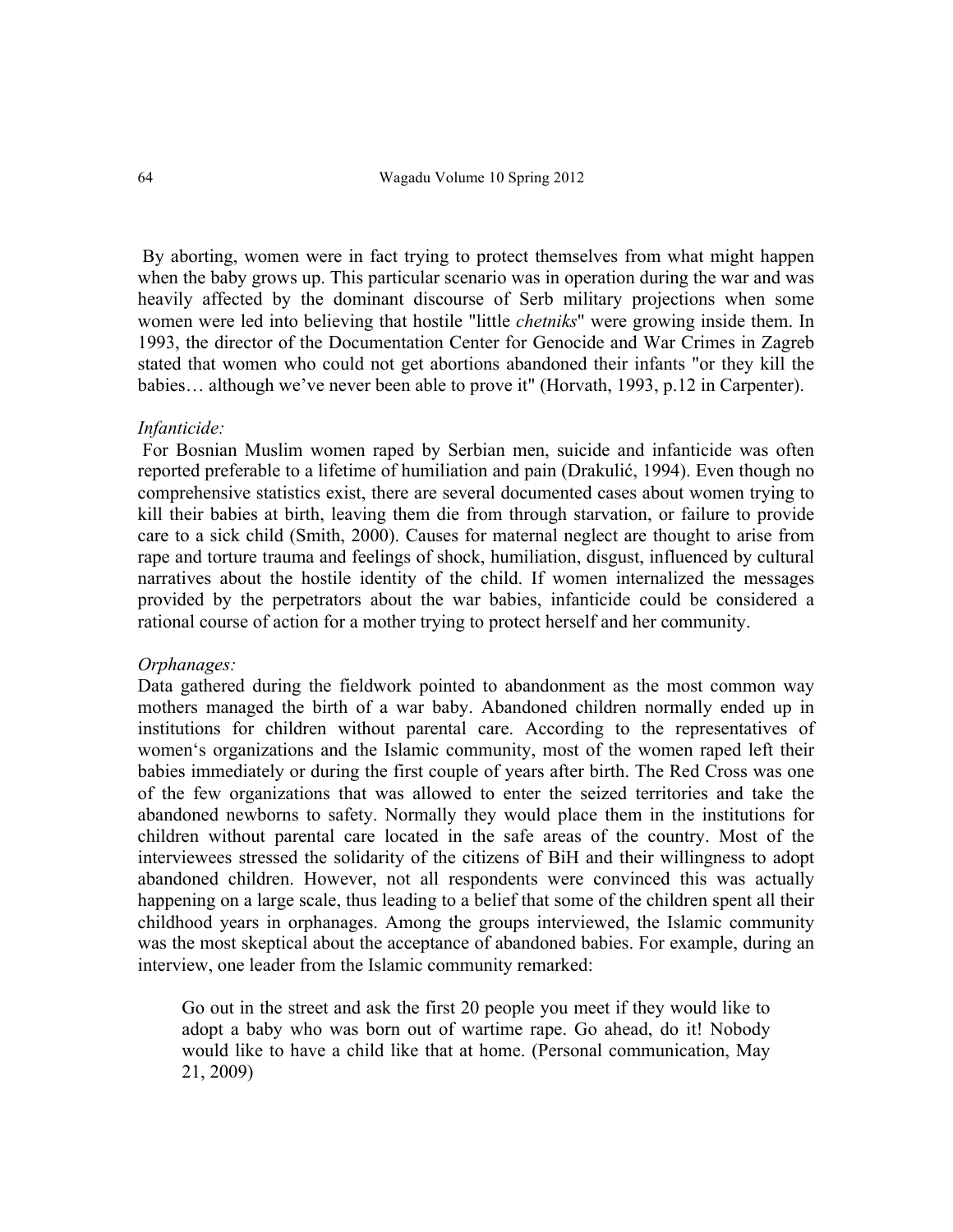# *Adoption:*

Eventually, some of the children did get adopted, nationally and internationally; though only national adoption was legal, as the Bosnian government "considered the children crucial in re-populating the country" (Daniel-Wrabetz 2003, p.38).<sup>11</sup> During my fieldwork I had an opportunity to meet a documentary filmmaker who had made a movie about Alen, a ten-year-old at the time, who was an adopted war baby. Alen currently lives with his foster family in Goražde, BiH.<sup>12</sup> His mother gave birth in a hospital in Goražde and immediately abandoned the child; a doctor who was working at the same hospital later adopted him. Alen's foster parents decided not to tell him the truth about the circumstances of his birth, but he found out about it at school when he got into a fight with some boys and was called "a *chetnik* bastard". Judging from the documentary, speaking up has been liberating for Alen and helped him to overcome an identity crisis caused by his learning the truth.

# *Sold to foreigners (all trace lost):*

While many of the rumors regarding selling the rape orphans are indeed unverifiable and unsubstantiated by statistics, I have encountered the shocking narrative of baby auctions on several occasions. For example, one child therapist stated:

I don't know how they call it in English, but here it was called *trgovina*  (market), I heard about one in Zagreb. A lot of babies were on sale, a lot...The Dutch were really active in this as well. (Personal communication, May 15, 2009)

According to the interviewees, the black market was flourishing during the war – the police were paralyzed and the rule of law was effectively dismantled. Babies of European origin became valuable merchandise. However, all trace of them has been totally lost and by now one could only speculate what happened to them. The best-case scenario is foreign adoption in a loving family. However, being sold for organ transplants is just as likely.

# *Acceptance:*

Abandonment and acceptance can go hand in hand in one child's life. For example, there are situations where at first the baby is left alone, and only after some time a mother feels ready to come back. However, taking back the baby does not always end up being a success story. The relationship between a child born of wartime rape and his mother is somewhat ambiguous. For example, one therapist working with female victims of war told me one story about a woman, who decided to take back her child after she left him in the orphanage: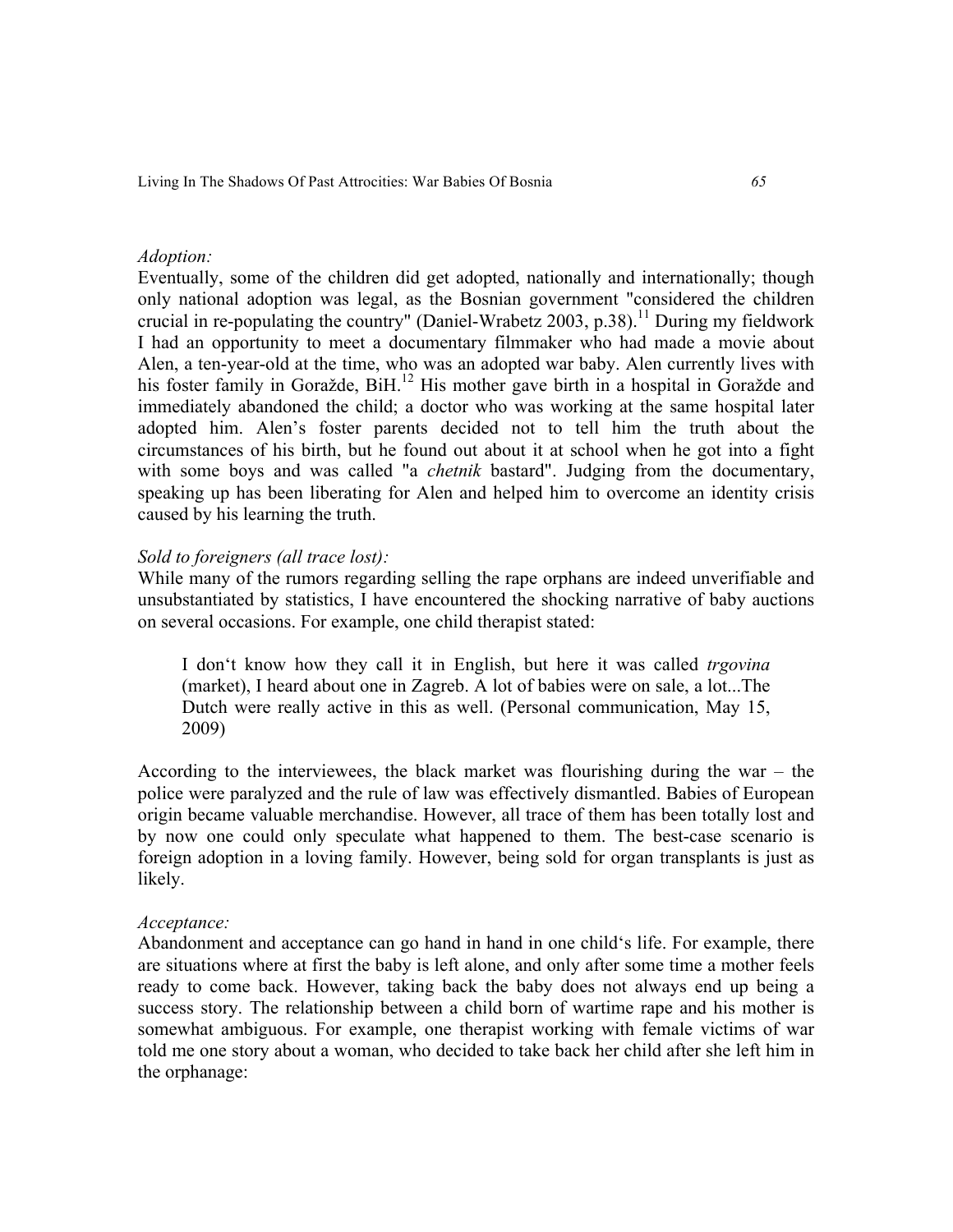We pressed her a little to take the child, as she seemed ready and it was a perfect timing – her own house was done, a child was about to start school- but when she did that everything changed. She started drinking, she couldn't look at the kid, every time he got back home from school she hit him, and then she cried at night for doing so. (Personal communication, May 14, 2009)

The Islamic community has told similar stories as well. According to them, the relation between a women and her child born of wartime rape is far more complicated than it might seem. It is a mixture of love and hate.<sup>13</sup> Some of the children did stay with their mothers right away; some were even accepted by the husbands of the mothers and raised as their own. However, this was a very rare scenario, as true acceptance did not occur often. If a child stayed with his family, then everything depended upon who knew the origins of the child. The film *Grbavica* tells a very common scenario of a mother-child relationship where the mother does not tell her daughter the truth about having been raped and bearing a child, rather she claims that her husband has died during the war and is a *shehid* – a war hero. As long as the lie stands, the daughter continues to be raised in the mother's community. The story of *shehid,* however, can be easily defeated because a certain document is needed as a proof that the husband was on military service and indeed died during the fighting because this leads to governmental benefits for war widows. However, children themselves do not often require documents from their mothers proving their past; in fact, in some cases there is a mutual understanding and silence, even inside of the family. A child therapist told me a similar story about a woman who took her child back from an orphanage when he was eight years old. Currently they live together, but the boy has never asked her about his past,

Not a single time has he asked the question - who is my father? This is not normal at all, kids start asking these questions when they're four and start playing with others, however this boy keeps silent. On some level he may in fact know, that is why he never asks. There's just so much publicity about the war, children know how many women were raped, and they know that babies were born. If you do not have a father/mother and you're of a certain age – you can do the math. (Personal communication, May 15, 2009)

This comment is indeed enlightening. The publicity surrounding the events of the war was huge and it still is very present with commemoration events, political debates, and continued accusations from various groups. The history of the former Yugoslavia is everyday business for most of the citizenry. For teenagers to make the calculation is not that hard, so it may indeed be true that many of them know their past even without being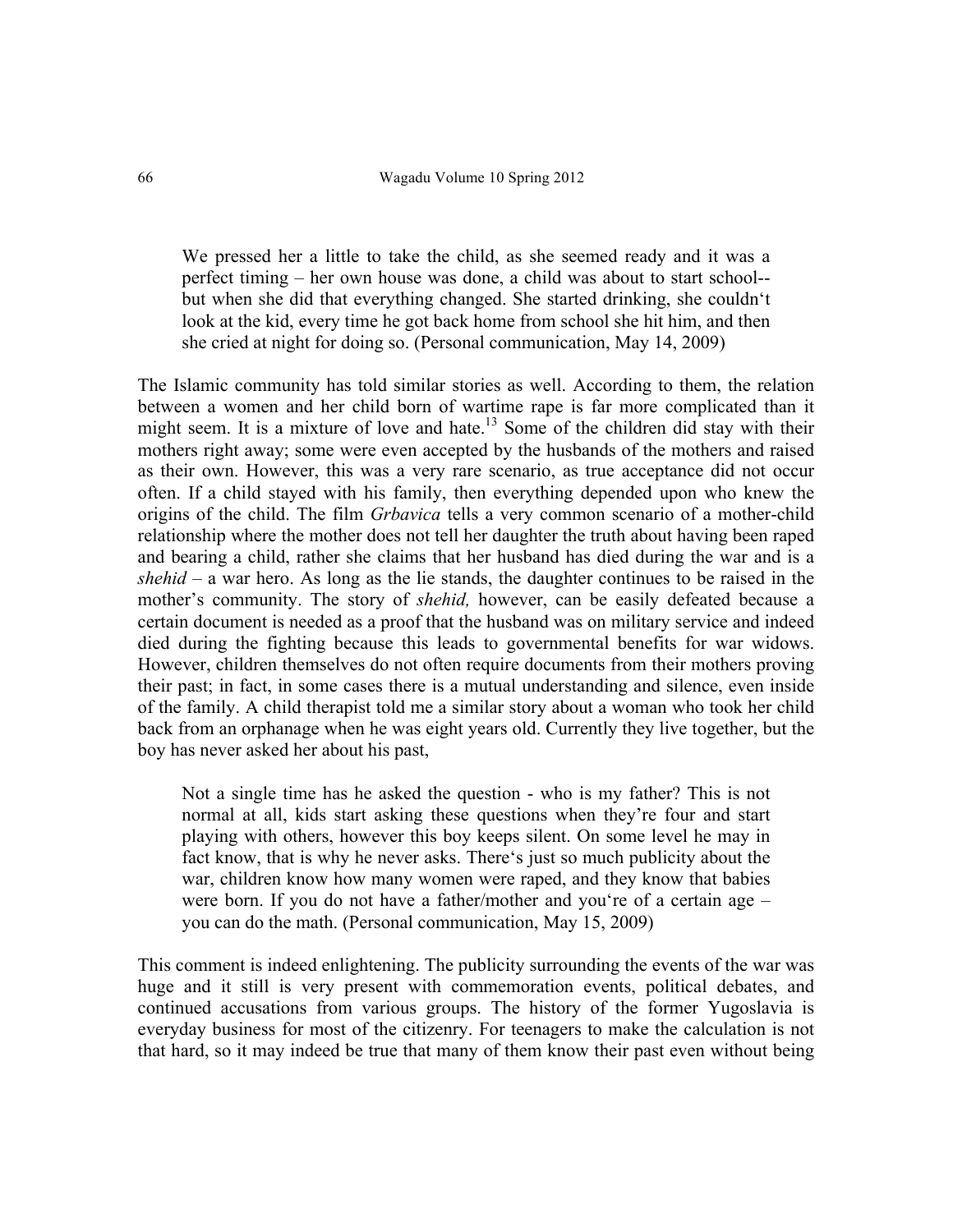told. How they cope with knowledge of this personal identity is a question for further research.

# **Conclusion**

This exploratory research project yielded the following results:

- 1. *Social networks were established.* Fieldwork created a preliminary list of trusted contacts poised to expand through networking and aid in further research and investigative projects. Women's groups and Islamic NGOs proved tremendously knowledgeable on issues of rape (e.g. location, time, frequency, even witness names) and fate of rape survivors and their children. State-run orphanages though harder to access and distrustful, gave valuable insights on the number and outcome of children born of war. Churches and international organizations were considerably less furnished with data.
- 2. *Common patterns were identified*. Diversity among the outcomes for war babies was documented, undermining the assumption of a number of shared characteristics of the group. Although the findings cannot be generalized to the entire population they point to one shared experience - abandonment rather than acceptance has been the dominant reaction.
- 3. *Silence was revealed as a communal coping practice.* It seems that open discussion about war babies is feared in the community and within families raising war babies themselves. In order to overcome the silence and get access to information, sufficient time in the field conducting repeated visits and interviews is necessary. Special attention to confidentiality of the informants must be protected without fail.
- 4. *Historic narratives surrounding wartime rape were revealed.* Rape was understood as a strategy of ethnic cleansing and a hostile act towards the Bosniak population rather than individual women. The relevance of these cultural narratives on the daily life rape survivors and their children is the logical next step in further developing this research.

Further comprehensive research on the topic of war babies must avoid exposing children psycho-social harm. A rights-based framework and approach to children as rights-bearers should be employed.

### REFERENCES

Apio, E. (2007). *Uganda's Forgotten Children of War.* In Carpenter, Ch. (Ed.). *Born of*  war: Protecting children of sexual violence survivors in conflict zones. Bloomfield: Kumarian Press, Inc.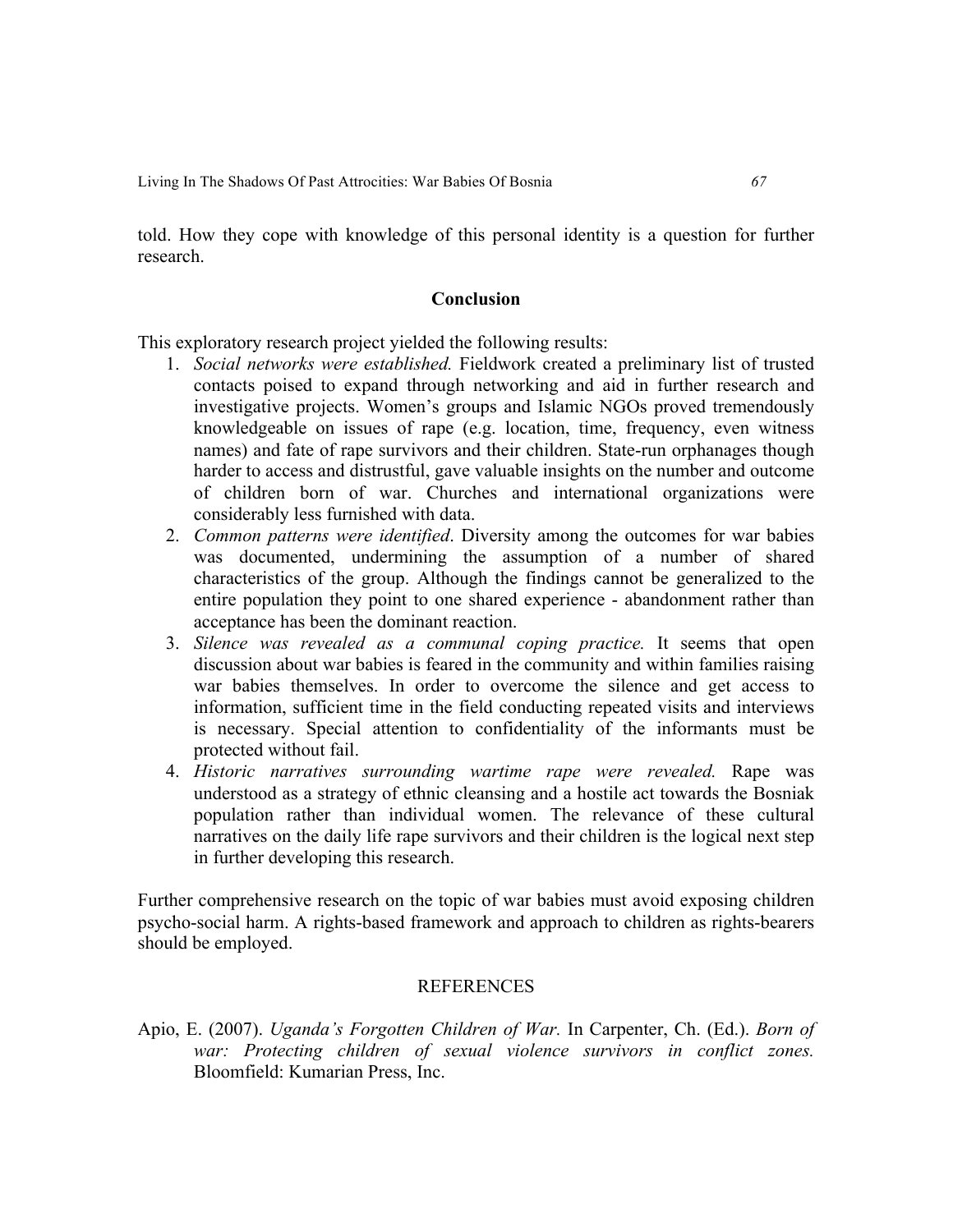- Askin, K. (1997). *War crimes against women: Prosecution in international war crimes tribunals.* The Hague: M. Nijhoff Publishers.
- Baldi, G. & MacKenzie, M. (2007). *Silent identities: Children born of war in Sierra Leone.* In Carpenter, Ch. (Ed). *Born of war: Protecting children of sexual violence survivors in conflict zones.* Bloomfield: Kumarian Press, Inc.
- Bougarel, X., Helms, E. and Duijzings, G. (Eds.) (2007). *The new Bosnian mosaic: Identities, memories and moral claims in a post-war society.* Aldershot UK: Ashgate.
- Brownmiller, S. (1979). *Against our will: Men, women and rape.* NY: Bantam Books.
- Carpenter, Ch. R. (2000). Surfacing children: Limitations of genocidal rape discourse*. Human Rights Quarterly*, *22* (2),428-477.
- Carpenter, Ch. (2005). *International agenda-setting in world politics: Issue emergence and non-emergence around children and armed conflict.* Working paper No. 30, Human Rights and Human Welfare, presented at the American Political Science Association Annual Conference, Washington DC.
- Carpenter, Ch. (Ed.) (2007a). *Born of war: Protecting children of sexual violence survivors in conflict zones.* Bloomfield: Kumarian Press, Inc.
- Carpenter, Ch. (2007b). Setting the advocacy agenda: Theorizing issue emergence and nonemergence in transnational advocacy networks*. International Studies Quarterly*. *51*(1), 99-120
- Carpenter, Ch. *Constructing rights and wrongs.* Manuscript in Progress
- Carpenter, Ch. *War's impact on children born of rape and sexual exploitation: Physical, economic and psychosocial dimensions,*  http://people.umass.edu/charli/childrenbornofwar/Carpenter-WP.pdf
- DeLaet, D. (2007). Theorizing justice for children born of war. In Carpenter, Ch. (Ed). *Born of war: Protecting children of sexual violence survivors in conflict zones.*  Bloomfield: Kumarian Press, Inc.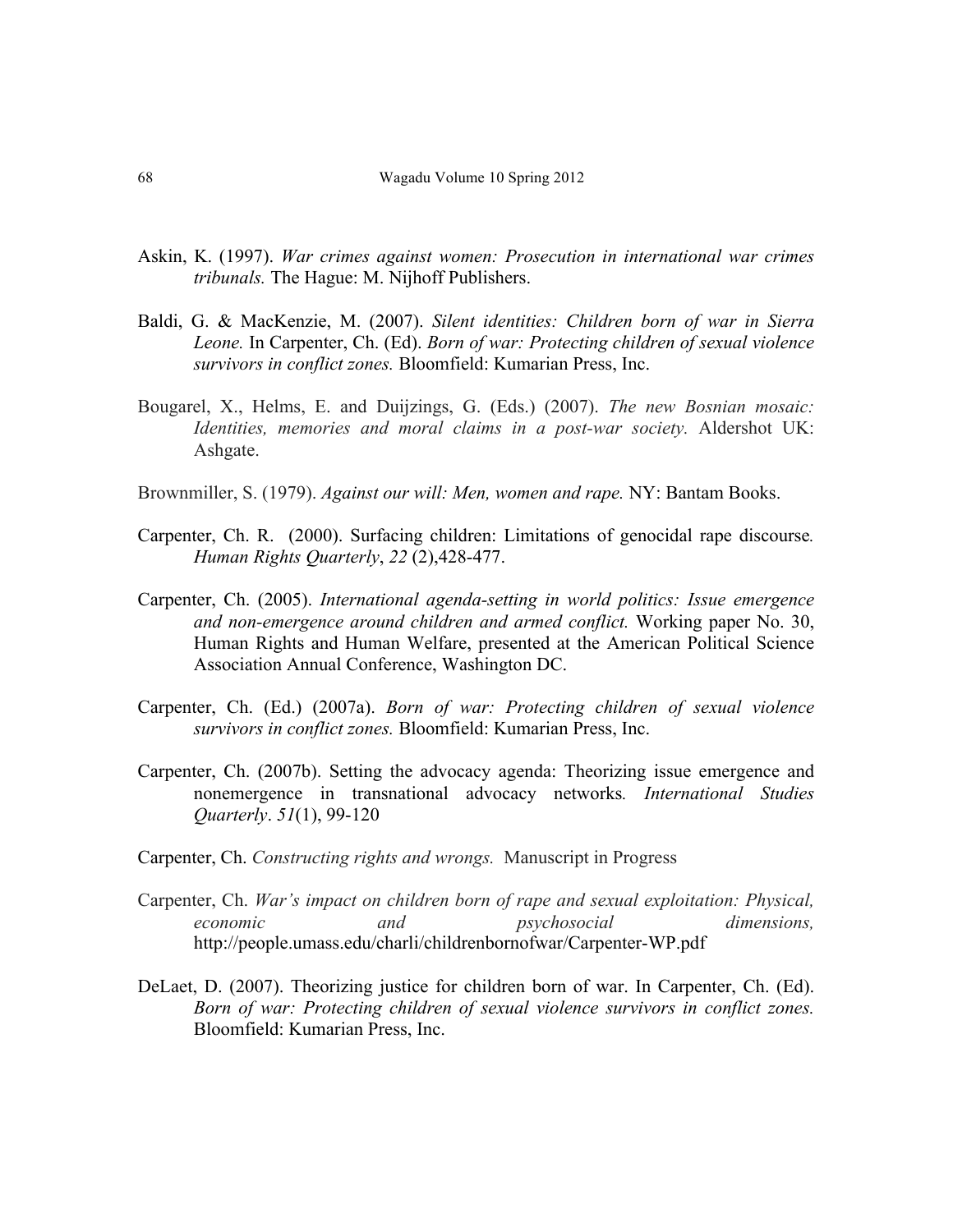- Goodhart, M. (2007a). Children born of war and human Rights: Philosophical reflections*.*  In Carpenter, Ch. (2007). *Born of war: Protecting children of sexual violence survivors in conflict zones.* Bloomfield: Kumarian Press, Inc.
- Goodhart, M. (2007b). Sins of the fathers: War rape, wrongful procreation, and children's human right*s. Journal of Human Rights, 6* (3), 307-324.
- Laber, J. (1993). *Bosnia: Questions of rape.* New York Review of Books.
- McEvoy-Levy, S. (2007). Human rights culture and children born of wartime rape war*.* In Carpenter, Ch. (Ed). *Born of war: Protecting children of sexual violence survivors in conflict zones.* Bloomfield: Kumarian Press, Inc.
- Mitchell, K. 2005. *Children born from rape: Overlooked victims of human rights violations in conflict settings.* Paper presented in Master of Public Health Capstone Symposium, May 14, 2005, Johns Hopkins Bloomberg School of Public Health Baltimore, Maryland.
- Mukangendo, M., C. (2007). Caring for children born of rape in Rwanda*.* In Carpenter, Ch. (Ed). *Born of war: Protecting children of sexual violence survivors in conflict zones.* Bloomfield: Kumarian Press, Inc.
- Nowak, M. (1999). *Women as victims of "ethnic cleansing" in Bosnia and Herzegovina.*  In Tokača, M. (Ed.) *Grijeh šutnje, rizik govora (The Sin of Silence, the Risk of Speech).* Collection of reports from an International Conference held in Sarajevo on the 10th and 11th of March, 1999 "Violation of Women's Human Rights in Bosnia and Herzegovina during the War 1992-1995". Sarajevo: Commission for Gathering Facts on War Crimes in Bosnia and Herzegovina.
- Omerdić, M. (2002). The position of the Islamic community on the care for children of raped mothers. In Tokača, M. (Ed.) *The Plucked Buds.* Sarajevo: Commission for Gathering Facts on War Crimes in Bosnia and Herzegovina.
- Salzman, T. (1998). Rape Camps as a Means of Ethnic Cleansing: Religious, Cultural, and Ethical Responses to Rape Victims in the Former Yugoslavia. *Human Rights Quarterly*, *20* (2), 348-378.
- Smith, H. (2000). *Rape victims' babies pay the price of war*. The Observer, retrieved from http://www.guardian.co.uk/world/2000/apr/16/balkans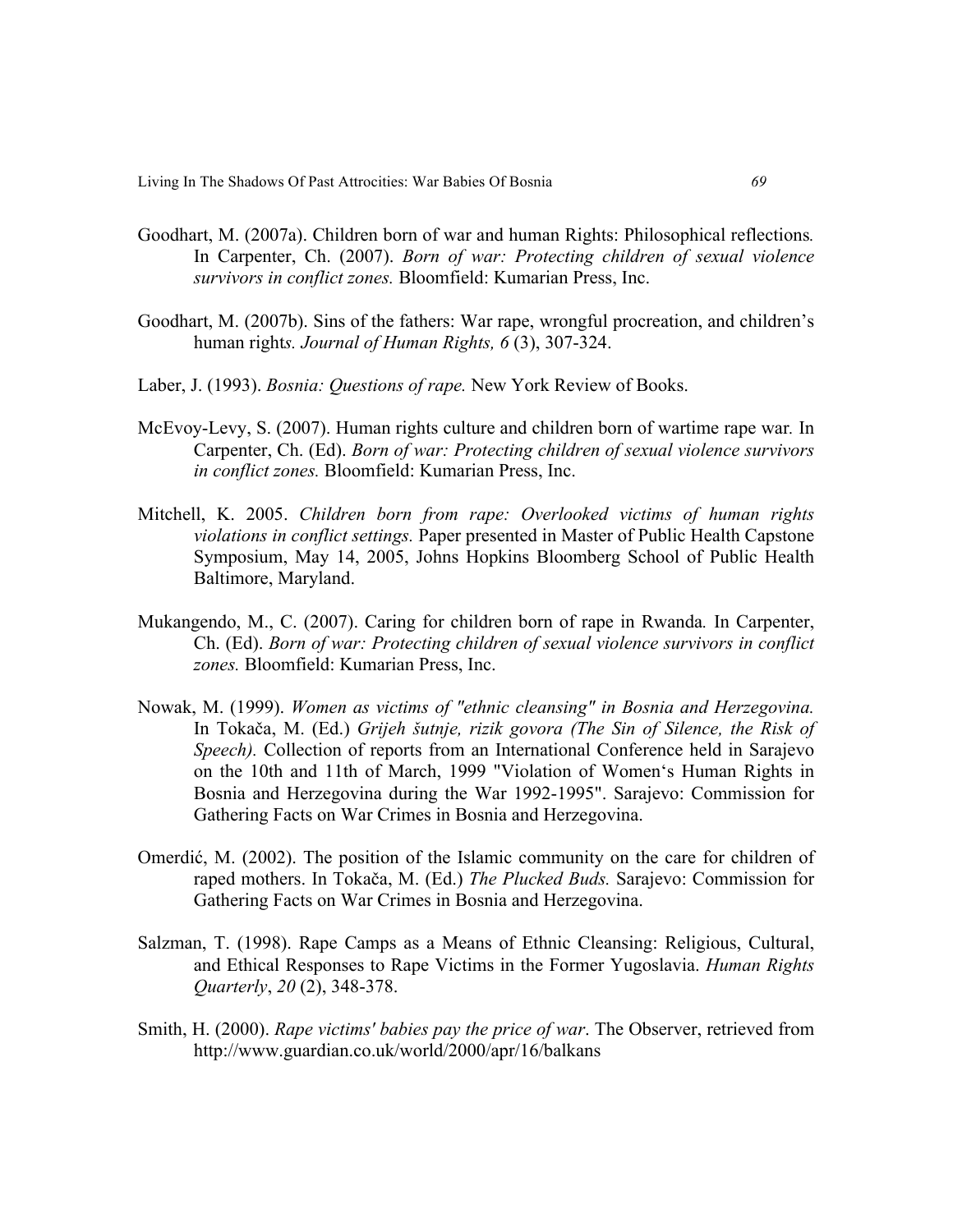- United Nations, Security Council. (1994). *Final report of the commission of experts established pursuant to Security Council Resolution 780* (1992), Annex 241 n.65, U.N. Doc. S/ 1994/674.
- Weitsman, P. (2007). Children born of war and the politics of identity*.* In Carpenter, Ch. (Ed). *Born of War: Protecting Children of Sexual Violence survivors in Conflict Zones.* Bloomfield: Kumarian Press, Inc.
- Weitsman, P. (2008). The Politics of Identity and Sexual Violence: A Review of Bosnia and Rwanda. *Human Rights Quarterly, 30* (3), 561-578.
- Wrabetz, J., D. (2003). *No man's child: The war rape orphans.* In the *European MA Awarded Thesis for the Academic year 2002/2003.* Venice: Marsilio Editory.

<sup>&</sup>lt;sup>1</sup> I would like to thank the anonymous reviewers for the constructive and detailed comments that have helped improve the quality of the paper. I also wish to thank Chris van der Borgh, my supervisor, for his continuous support throughout my research and all those, who agreed to be interviewed and shared their stories.

<sup>&</sup>lt;sup>2</sup> Lina Strupinskiene is a lecturer and a doctoral student at the Institute of International Relations and Political Science, Vilnius University and has interned with the International Criminal Tribunal for Former Yugoslavia.

<sup>&</sup>lt;sup>3</sup> See Report on the Situation of Human Rights in the Territory of the Former Yugoslavia submitted by Mr. Tadeusz Mazowiecki, Special Rapporteur of the commission on Human Rights (more widely known as the Mazowiecki Report), 10 February, 1993

<sup>&</sup>lt;sup>4</sup> In between late 1992 and early 1993 a vast amount of articles appeared in Western media all focusing on horros of war time rape in Former Yugoslavia. The media hype indeed drew attention to vulnerability of women in conflict and resuled in a very needed influx of help and humanitarian aid, however, at the same time it became almost the only source of information regarding war babies. This lead to a tendency of looking at war babies through the lense of women's rather than children's rights.

<sup>&</sup>lt;sup>5</sup> Names of the respondents are not identified in order to protect the confidentiality of the respondents and the people they have worked with. In only a few cases a full name of the respondent is disclosed, due to a specific request. For example, the organization Medica Zenica is known for its openness and willingness to communicate with the researchers and the media, therefore, allows and even instructs researchers to publicize the name of the organization and identify the respondent.

 $6$  Whenever introduced to the research topic my informants reacted in quite a similar manner – elaborating on how much of a taboo issue this is and that no research has been done, no statistics, no facts and no